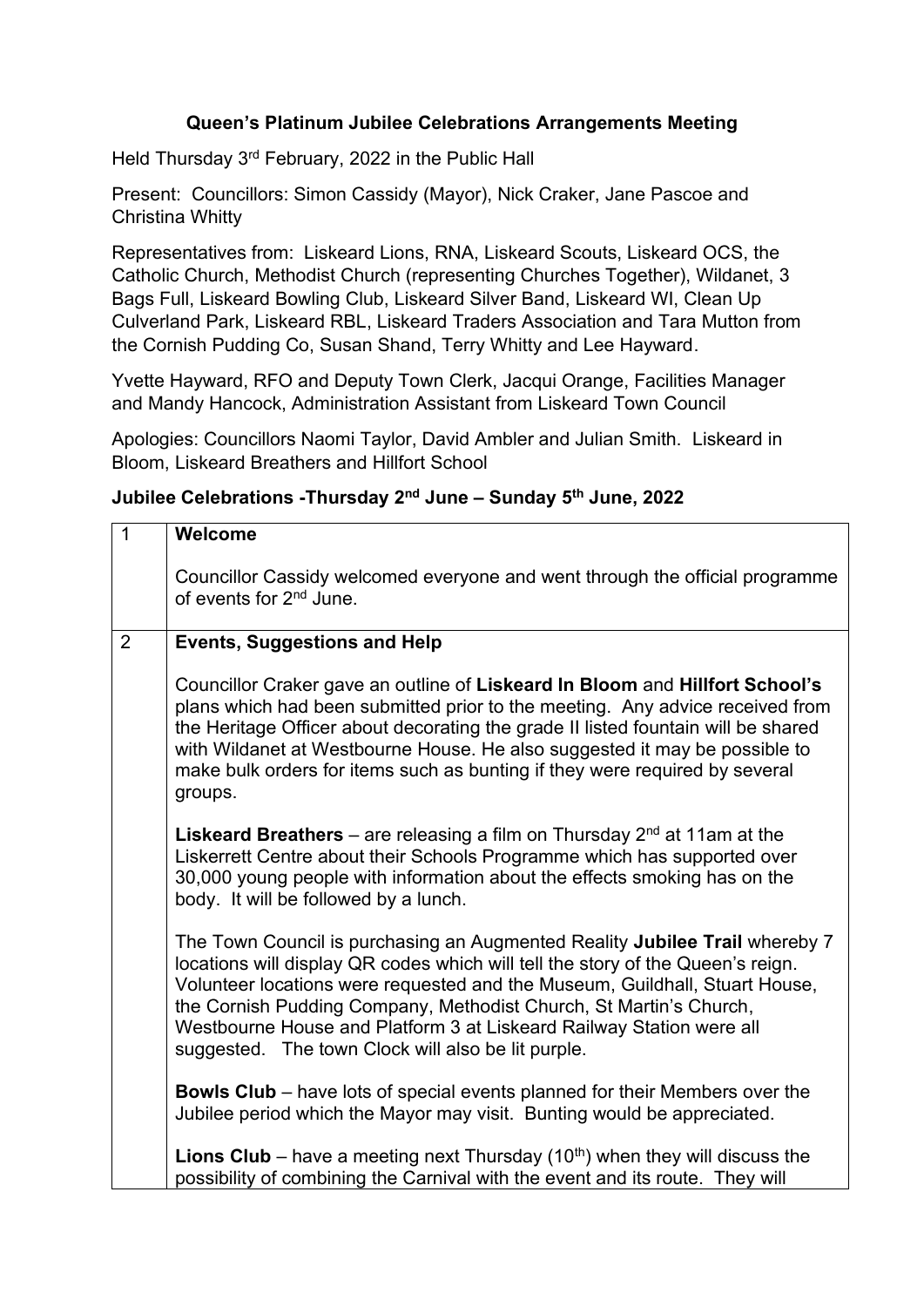confirm to the Silver Band the outcome of their meeting as the Band were keen to support them. They have a catering van and would be willing to support other events with it, they will try to help any organisation that gets in touch.

**Liskeard Silver Band** – offered to play the bugle at St Martin's Church with the Army Cadets bugler. Mandy will pass on contact details so they can liaise together. The Band are happy to support events in the town, just let them know.

**Museum** – The Visitors Book signed by the Queen on her visit to the town in the 1950s will be on display along with photos tracking her route around town.

**Stuart House and The Old Cornwall Society** – from 30<sup>th</sup> May there will be a pop up exhibition on all royalty for a week.

**Churches Together** – planning a Civic Service within covid guidelines on Thursday evening at the Methodist Church. Rev Andy Day will check if the Methodist Church would be available for any planned street party should weather be bad.

**Catholic Church** – will be open Saturday for refreshments.

**Royal British Legion** – wish to support the Jubilee and Carnival and will work with the Lions. They have some plans, but may need to re-think the day they are held. Mandy will pass on the Lions contact details to the RBL. It may be that The Rifles can bring a vehicle to the Jubilee event or Carnival. There are large events this year for the Legion – the Jubilee, Freedom of the Town and the 40<sup>th</sup> Anniversary of the Falklands conflict as well as marking Armed Forces Day  $(25<sup>th</sup>$  June) with a parade and wreath laying.

**3 Bags Full** – are creating decorative panels to display at the Post Office, garlands around trees as well as sleeves for lamp posts. Decorating balconies at Westbourne House and the Constitutional Club, as well as flag holders and the light strings in Fore Street will be investigated.

**Culverland Park Residents** – are planning a clean-up event on the Saturday and a street party on the Sunday.

**Traders Association** – possibly holding a Tea Party in Fore Street and decorating the street with Union Jacks and purple flowers. The Jubilee official colour is purple, but people can use what they want. Lin will ask the Traders who is planning on opening over the bank holiday period at their next meeting and look at the bags of bunting currently in storage.

**Scouts** – came along for inspiration and will talk to the group leaders. The group will attend any parades.

Could the **Produce Market** which is scheduled for 11<sup>th</sup> June be held the week before? On the Friday or Saturday and include other businesses from around the town? Mandy will ask the Liskerrett Centre who organise the Market.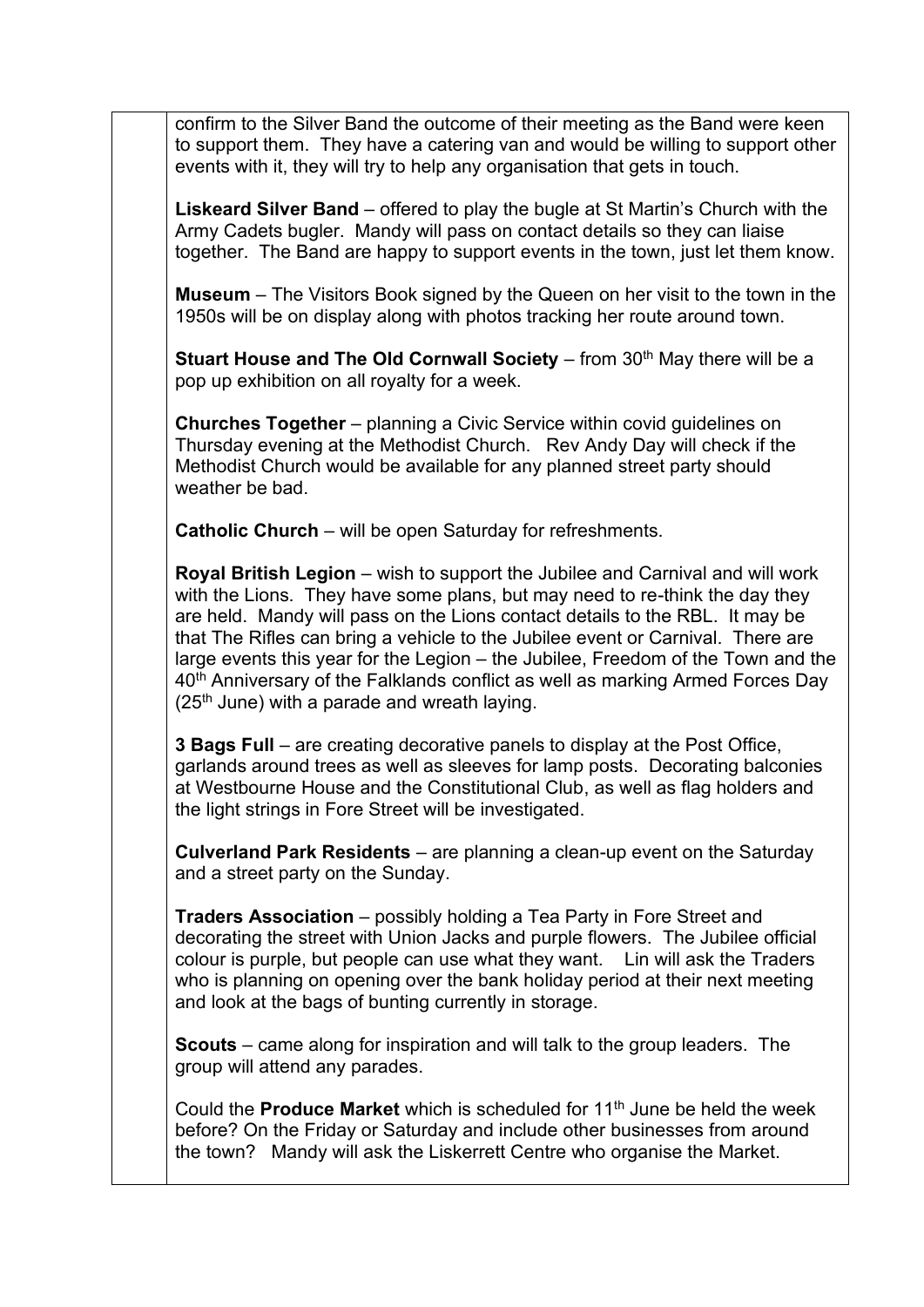|   | Lin Moore will contact her nephew regarding the possibility of a display of his<br>memorabilia from the 2 world wars. Armed Forces Day may be a good<br>opportunity for this.                                                                                                                                                                              |
|---|------------------------------------------------------------------------------------------------------------------------------------------------------------------------------------------------------------------------------------------------------------------------------------------------------------------------------------------------------------|
|   | Using the Christmas tree holders on shops to hold the flags.                                                                                                                                                                                                                                                                                               |
|   | An art or craft competition. The Cattle Market Makers Project Manager can<br>liaise with 3 Bags Full to take this forward.                                                                                                                                                                                                                                 |
|   | Councillor Pascoe will speak to the Liskeard Show and Young Farmers Club.<br>John Gliddon also offered to liaise with them to see if they have any plans.                                                                                                                                                                                                  |
|   | Funding opportunities from the National Lottery, Arts Council, Cornwall<br>Community Foundation and EE Communities were mentioned which groups can<br>research. Councillor Craker also advised that the Town Council had a small<br>budget and were funding the AR Trail. Cornwall Councillors could also make<br>grants from their Community Chest funds. |
|   | The Town Council has offered the use of facilities at the Public Hall for groups to<br>hold meetings to co-ordinate their Jubilee celebrations in a covid safe way.                                                                                                                                                                                        |
| 3 | <b>Next Meeting</b>                                                                                                                                                                                                                                                                                                                                        |
|   | Councillors Cassidy and Craker thanked everyone for coming and for pulling<br>together. Another meeting will be held on Thursday 17th February at 7.30pm<br>when events can be firmed up and scheduled.                                                                                                                                                    |

## **Draft Event timeline**:

| 6 <sup>th</sup> February | <b>Accession Day</b> |
|--------------------------|----------------------|
|--------------------------|----------------------|

| Who                                        | When<br>Date / Time | What            | Where                                                                                                                                                                        |  |
|--------------------------------------------|---------------------|-----------------|------------------------------------------------------------------------------------------------------------------------------------------------------------------------------|--|
| Events in the lead up to the celebrations: |                     |                 |                                                                                                                                                                              |  |
| Liskeard Town<br>Council                   |                     | <b>AR Trail</b> | 7 locations around<br>town:<br>Museum<br><b>Stuart House</b><br><b>Cornish Pudding Co</b><br>Methodist Church<br>St Martin's Church<br><b>Westbourne House</b><br>Platform 3 |  |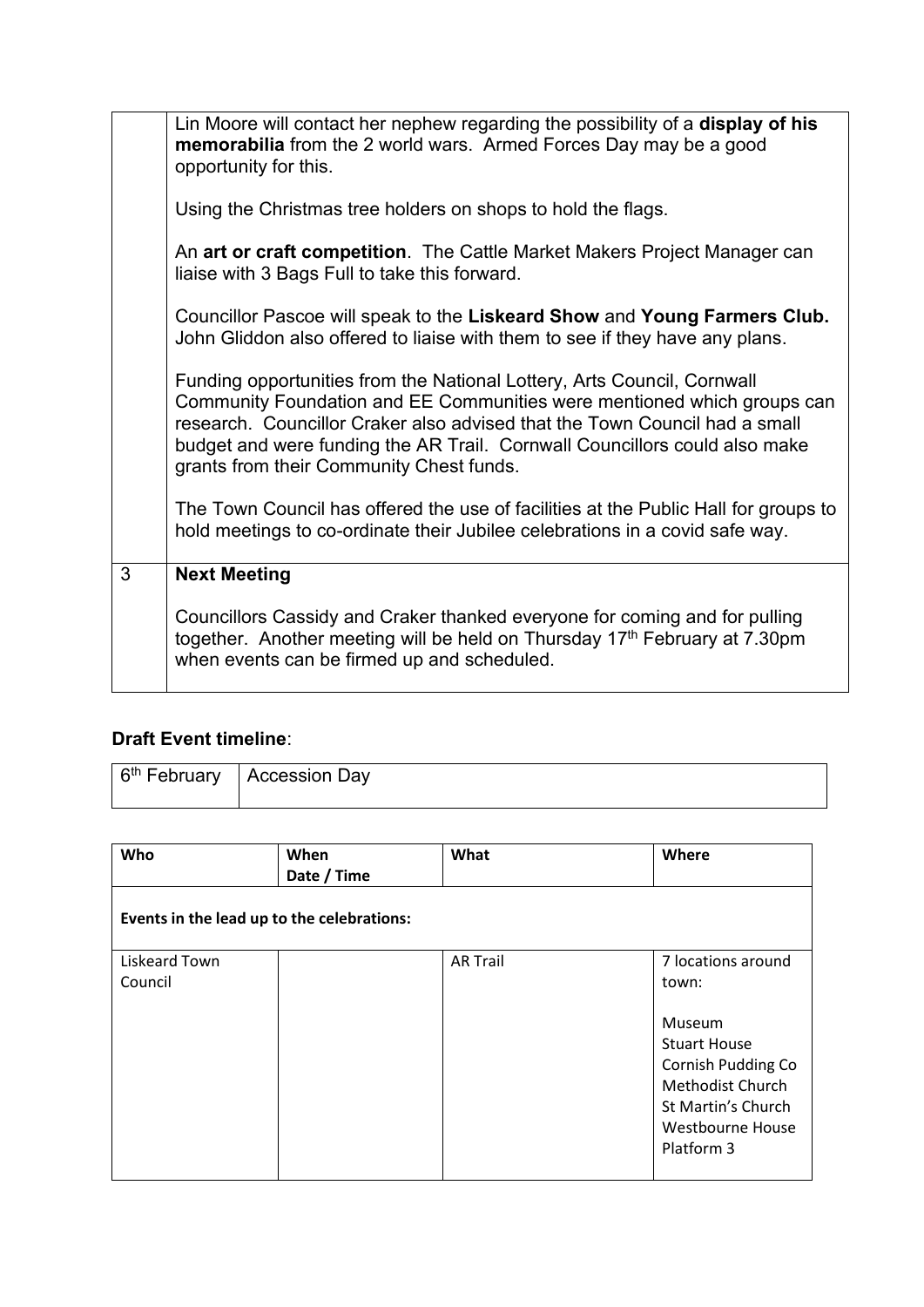| Friday 3rd June                                        |                               |                                       |                                |
|--------------------------------------------------------|-------------------------------|---------------------------------------|--------------------------------|
| <b>TBC</b>                                             | 9.45pm                        | Song for the<br>Commonwealth          | Any location                   |
| Council                                                |                               |                                       |                                |
| and Liskeard Town                                      |                               |                                       | <b>St Martin's Church</b>      |
| <b>St Martin's Church</b>                              | 9.45pm                        | <b>Lighting of Beacon</b>             | Church Tower,                  |
| <b>Cadets and Liskeard</b><br><b>Silver Band (TBC)</b> |                               |                                       | prior to beacon<br>lighting    |
| <b>Liskeard Army</b>                                   | 9.40pm                        | <b>Bugle call - playing Majesty</b>   | <b>St Martin's Church</b>      |
| <b>TBC</b>                                             | 9.35pm                        | <b>Piper playing Diu Regnare</b>      | <b>TBC</b>                     |
|                                                        |                               |                                       |                                |
| Churches Together                                      | evening                       | Civic Service                         | Methodist Church               |
|                                                        |                               | lighting of beacon at<br>9.45pm       |                                |
| <b>Town Crier</b>                                      | 2pm                           | <b>Proclamation announcing</b>        | The Parade ?                   |
|                                                        |                               | lunch                                 |                                |
|                                                        | by invitation                 | Schools Programme and                 |                                |
| Liskeard Breathers'                                    | 11am,                         | Presentation about their              | Liskerrett Centre              |
| Thursday 2 <sup>nd</sup> June                          |                               |                                       |                                |
|                                                        |                               |                                       |                                |
| Makers / 3 Bags Full                                   |                               |                                       |                                |
| Cattle Market                                          | <b>TBC</b>                    | members<br>Art / Craft competition    | <b>TBC</b>                     |
| <b>Bowls Club</b>                                      |                               | Lots of events for Club               | <b>Bowls Club</b>              |
|                                                        |                               |                                       |                                |
| <b>Hillfort School</b>                                 |                               | Picnic                                | At school                      |
|                                                        |                               |                                       | The Parade<br><b>Balconies</b> |
| 3 Bags Full                                            |                               | Yarnbombing                           | Post Office                    |
|                                                        |                               | flowers                               |                                |
| <b>Traders Association</b>                             |                               | Decorating with flags and             | <b>Fore Street</b>             |
|                                                        |                               | and info on her visit in the<br>1950s |                                |
|                                                        |                               | book signed by the Queen              |                                |
| Museum                                                 |                               | Display including visitors            | Museum                         |
| Council                                                | Sunday 5 <sup>th</sup>        |                                       |                                |
| Liskeard Town                                          | Thursday 2 <sup>nd</sup> to   | Town Clock lit purple                 | Pike Street                    |
| <b>OCS</b>                                             |                               | royalty                               |                                |
| <b>Stuart House and</b>                                | 30 <sup>th</sup> May for week | Pop Up exhibition on all              | <b>Stuart House</b>            |